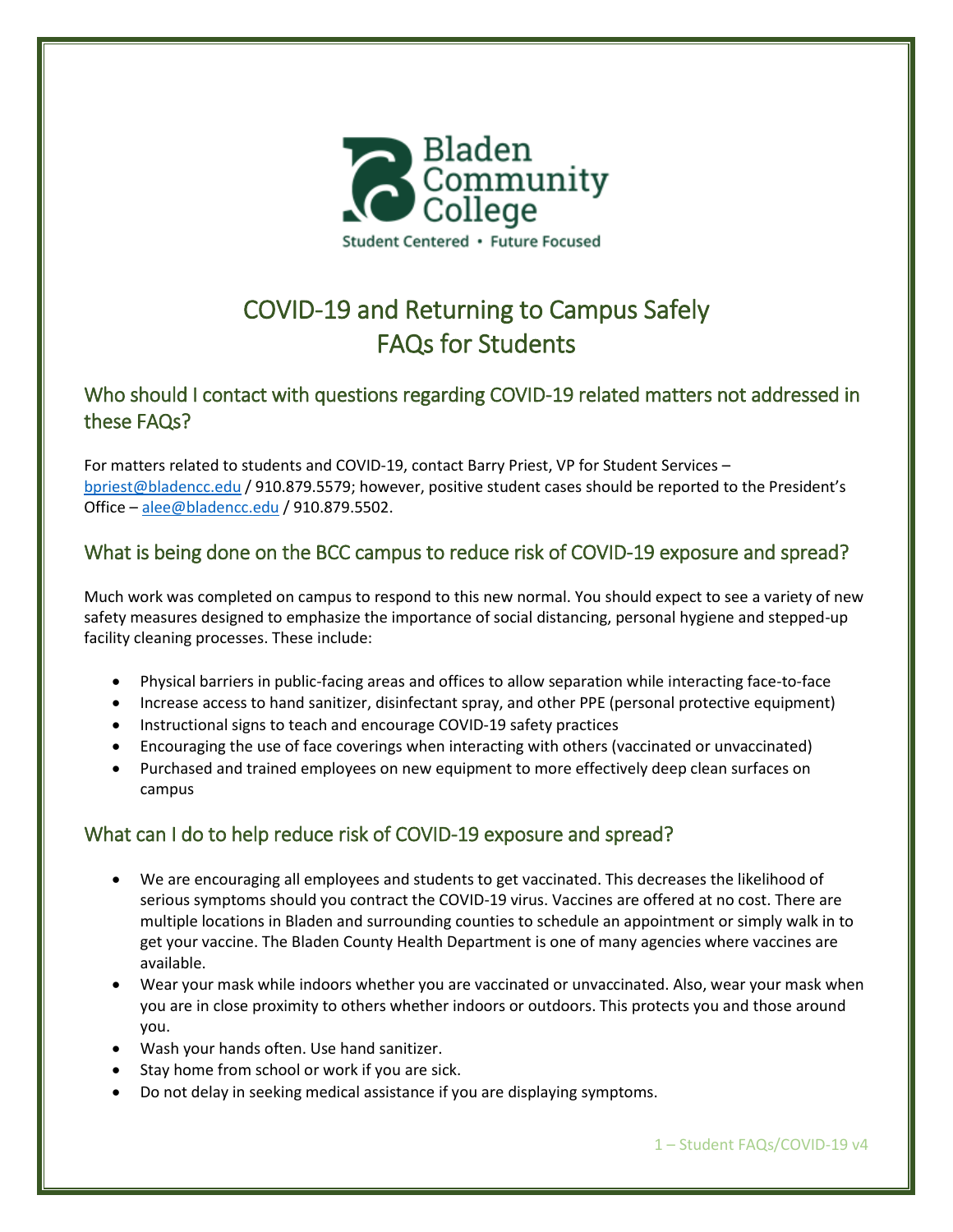## Will I be required to wear a mask on the BCC campus?

Masks are encouraged indoors whether vaccinated or unvaccinated. Some areas of the campus are requiring masks (look for signage). This will help reduce the spread of COVID-19 and the new Omicron variant, which is proving to be more contagious than the original strains of the coronavirus. Thank you for keeping our campus and community healthy and safe.

## Should I assess myself for COVID-19 symptoms every morning before reporting to class?

Absolutely! Assess yourself each morning to determine if you may be experiencing any symptoms consistent with COVID-19. These symptoms include cough, shortness of breath or difficulty breathing, fever, chills, repeated shaking with chills, muscle pain, headache, sore throat, new loss of taste or smell. If you are experiencing any such symptoms, please contact your doctor or healthcare professional and do not report to campus. Inform your instructor your circumstances so you can work together to stay current in the class.

# What if I feel sick?

Following CDC guidance, if you are sick, stay home. Students can work with instructors to develop make-up plans for any coursework missed. If you start to feel ill on campus, leave campus promptly and seek medical attention to determine if the symptoms are related to COVID-19.

## What do I do if I am displaying symptoms consistent with COVID-19?

For the safety of everyone on campus, as well as the greater community, a student who is displaying COVID-19 symptoms should seek guidance from a medical care provider, and instructions on when it will be safe to return to campus.

If a student is displaying symptoms but does not wish to seek medical treatment, CDC guidelines would be followed which state that a student may return to the campus once the following conditions are met:

- 1. At least 5 full days since symptoms first appeared (day 0 is the first day of symptoms), **and**
- 2. Wear a well fitted mask when in public for an additional 5 days, **and**
- 3. At least 24 hours with no fever without fever-reducing medication, **and**
- 4. Other symptoms of COVID-19 are improving\*

*\*Loss of taste and smell may persist for weeks or months after recovery and need not delay the end of isolation*

Note that these recommendations **do not** apply to people with severe COVID-19 or with weakened immune systems (immunocompromised).

<https://www.cdc.gov/coronavirus/2019-ncov/if-you-are-sick/isolation.html>

## What will happen if I, as a student, test positive for COVID-19?

Students who test positive for COVID-19 should contact the President's Office to inform of the test result. Email Dr. Amanda Lee[, alee@bladencc.edu](mailto:alee@bladencc.edu) or call 910.879.5502. The President's Office will coordinate appropriate notifications as directed and advised by the local health department. You should follow your doctor or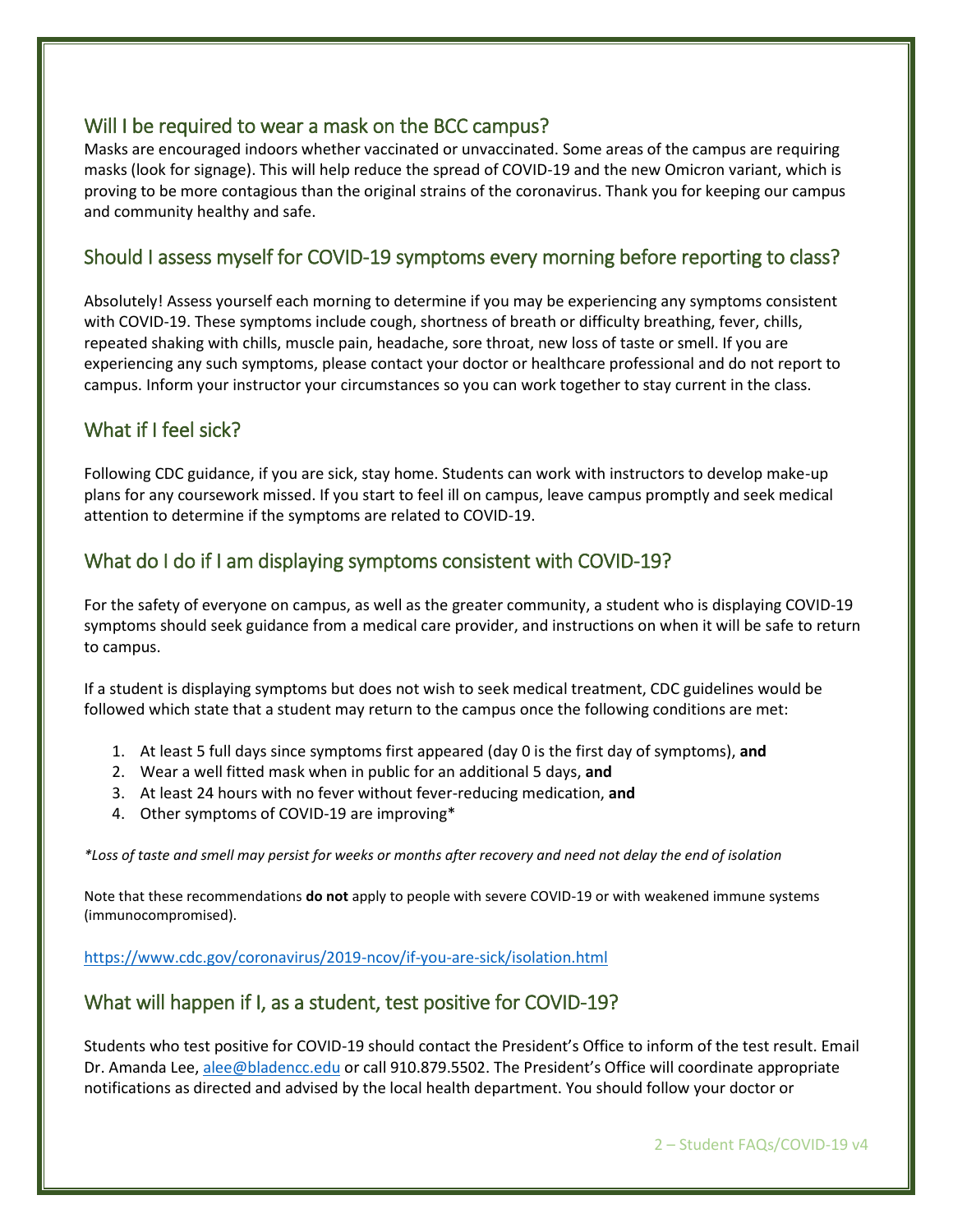healthcare professional's guidance as to when to return to class. Please keep your instructor informed to help evaluate your options regarding your class status.

## Must I submit to a health screening when I arrive on campus?

We are encouraging students to conduct self-assessments each morning. Our approach may change based on the science and data. While you may not be screened today, there may come a time in our response that we move to that level. Certain areas on campus require screening before reporting to class or other class related activities on or off campus. If so, you will be informed by your instructor.

# Am I required to have a COVID-19 vaccination to be a student at BCC?

As a general rule, students are encouraged to get the COVID-19 vaccination but not required. Some programs require students and faculty to be vaccinated.

# I am a student and I have a classmate displaying symptoms of COVID-19. What steps should I take to address this situation?

First thing is to remain calm. Ask the instructor if you may have a private conversation to communicate your concern to the instructor. Please be assured it will be addressed promptly and investigated thoroughly, all while maintaining respect for your classmate's privacy and confidentiality.

# I am high risk for severe illness with COVID-19. What should I do?

COVID-19 vaccinations are highly recommended. Your health and well-being are important to us. Based on currently available information and clinical expertise, older adults and people of any age who have serious underlying medical conditions might be at higher risk for severe illness from COVID-19. Based on what the CDC has published, those who are at high-risk for severe illness from COVID-19 are:

- People 65 years and older
- People who live in a nursing home or long-term care facility
- People with chronic lung disease or moderate to severe asthma
- People who have serious heart conditions
- People who are immunocompromised
- People with severe obesity (body mass index of 40 or higher)
- People with diabetes
- People with chronic kidney disease undergoing dialysis
- People with liver disease

For more information, visit this link: [https://www.cdc.gov/coronavirus/2019-ncov/need-extra](https://www.cdc.gov/coronavirus/2019-ncov/need-extra-precautions/people-at-higher-risk.html)[precautions/people-at-higher-risk.html](https://www.cdc.gov/coronavirus/2019-ncov/need-extra-precautions/people-at-higher-risk.html)

# What should I do if I have been exposed to COVID-19?